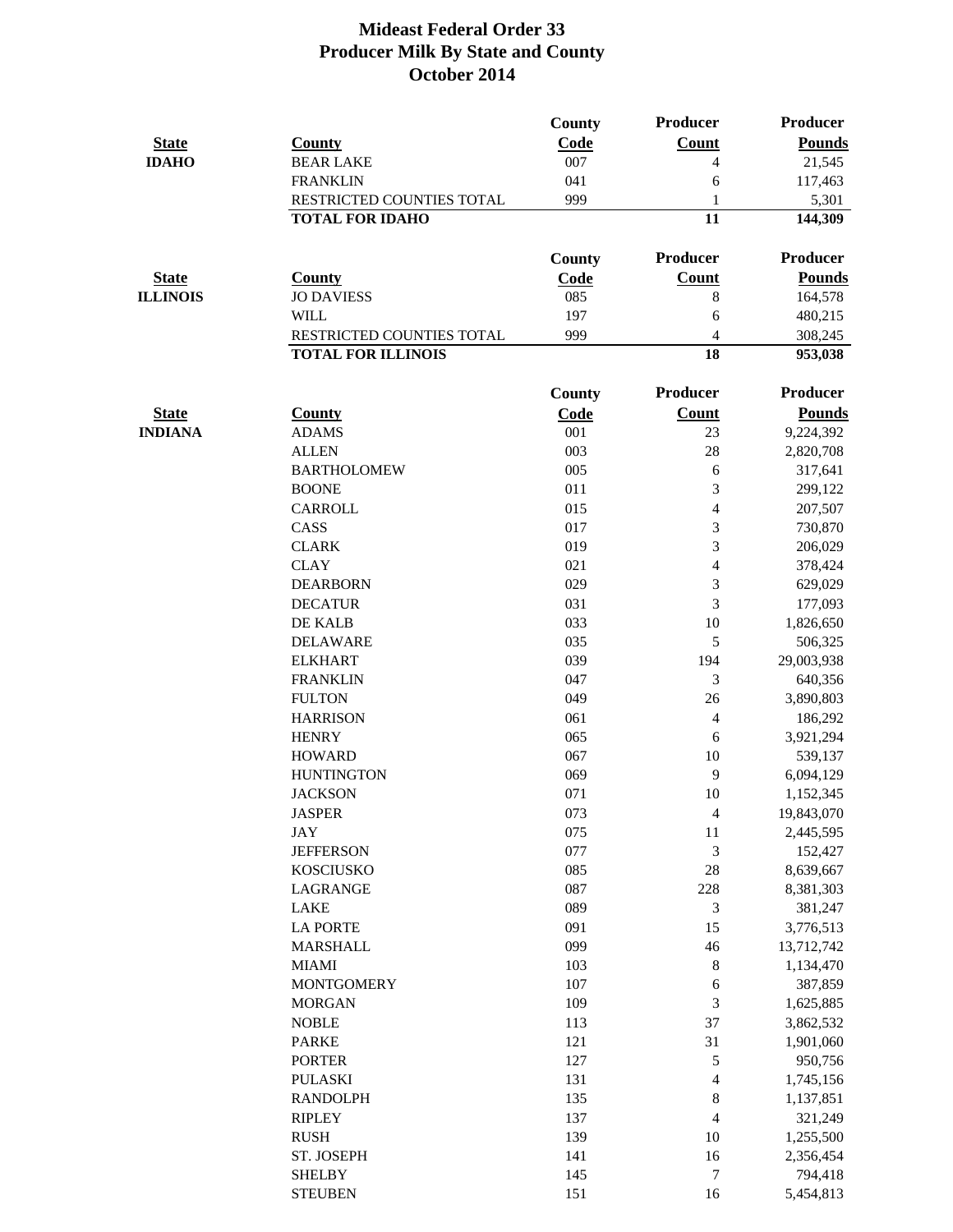|                                 |                           | <b>County</b> |                 | <b>Producer</b> |
|---------------------------------|---------------------------|---------------|-----------------|-----------------|
| <b>State</b>                    | <b>County</b>             | Code          | <b>Count</b>    | <b>Pounds</b>   |
| <b>INDIANA</b>                  | <b>SWITZERLAND</b>        | 155           | 4               | 255,492         |
|                                 | <b>WABASH</b>             | 169           | 13              | 1,693,135       |
|                                 | <b>WASHINGTON</b>         | 175           | 8               | 519,431         |
|                                 | <b>WAYNE</b>              | 177           | 67              | 6,261,093       |
|                                 | <b>WELLS</b>              | 179           | 9               | 7,513,348       |
|                                 | <b>WHITE</b>              | 181           | 3               | 309,993         |
|                                 | <b>WHITLEY</b>            | 183           | 10              | 2,043,466       |
|                                 | RESTRICTED COUNTIES TOTAL | 999           | 29              | 31,572,768      |
|                                 | <b>TOTAL FOR INDIANA</b>  |               | 993             | 193, 181, 377   |
|                                 |                           | County        | Producer        | <b>Producer</b> |
| <b>State</b>                    | <b>County</b>             | Code          | <b>Count</b>    | <b>Pounds</b>   |
| <b>IOWA</b>                     | <b>DUBUQUE</b>            | 061           | 9               | 108,971         |
|                                 | <b>WAYNE</b>              | 185           | 3               | 7,215           |
|                                 | RESTRICTED COUNTIES TOTAL | 999           | $\overline{7}$  | 59,274          |
|                                 | <b>TOTAL FOR IOWA</b>     |               | 19              | 175,460         |
|                                 |                           | County        | Producer        | <b>Producer</b> |
| <b>State</b>                    | <b>County</b>             |               | <b>Count</b>    | <b>Pounds</b>   |
| <b>KENTUCKY</b>                 | <b>CHRISTIAN</b>          | Code<br>047   | 7               | 25,897          |
|                                 | <b>FLEMING</b>            | 069           |                 |                 |
|                                 |                           |               | 8               | 543,719         |
|                                 | <b>MASON</b>              | 161           | 5               | 377,278         |
|                                 | <b>ROBERTSON</b>          | 201           | 5               | 178,637         |
|                                 | <b>TODD</b>               | 219           | $\overline{7}$  | 44,082          |
|                                 | RESTRICTED COUNTIES TOTAL | 999           | 12              | 202,967         |
|                                 | <b>TOTAL FOR KENTUCKY</b> |               | 44              | 1,372,580       |
|                                 |                           | <b>County</b> | Producer        | <b>Producer</b> |
| <b>State</b>                    | <b>County</b>             | <b>Code</b>   | Count           | <b>Pounds</b>   |
| <b>MARYLAND</b>                 | 1/ GARRETT                | 023           | 37              | 2,366,223       |
| 1/ Includes Restricted Counties | <b>TOTAL FOR MARYLAND</b> |               | 37              | 2,366,223       |
|                                 |                           | <b>County</b> | <b>Producer</b> | Producer        |
| <b>State</b>                    | <b>County</b>             | Code          | <b>Count</b>    | <b>Pounds</b>   |
| <b>MICHIGAN</b>                 | <b>ALCONA</b>             | 001           | $\tau$          | 320,486         |
|                                 | <b>ALLEGAN</b>            | 005           | 70              | 25,910,375      |
|                                 | <b>ALPENA</b>             | 007           | 34              | 3,666,099       |
|                                 | <b>ANTRIM</b>             | 009           | $\mathfrak{Z}$  | 118,637         |
|                                 | <b>ARENAC</b>             | 011           | 21              | 5,349,493       |
|                                 | <b>BARAGA</b>             | 013           | $\overline{4}$  | 351,702         |
|                                 | <b>BARRY</b>              | 015           | 31              | 21,661,502      |
|                                 | <b>BAY</b>                | 017           | $\overline{7}$  | 1,956,460       |
|                                 | <b>BERRIEN</b>            | 021           | $\,8\,$         | 1,404,539       |
|                                 | <b>BRANCH</b>             | 023           | 24              | 5,218,063       |
|                                 |                           | 025           |                 |                 |
|                                 | <b>CALHOUN</b>            |               | 20              | 8,336,776       |
|                                 | CASS                      | 027           | 6               | 565,323         |
|                                 |                           |               |                 | 91,034          |
|                                 | <b>CHARLEVOIX</b>         | 029           | 5               |                 |
|                                 | <b>CHEBOYGAN</b>          | 031           | 5               | 93,466          |
|                                 | <b>CHIPPEWA</b>           | 033           | 9               | 850,343         |
|                                 | <b>CLARE</b>              | 035           | 28              | 4,446,731       |
|                                 | <b>CLINTON</b>            | 037           | 63              | 54,958,493      |
|                                 | <b>DELTA</b>              | 041           | $\mathfrak{S}$  | 271,888         |
|                                 | <b>EATON</b>              | 045           | 25              | 1,758,120       |
|                                 | <b>EMMET</b>              | 047           | 3               | 61,358          |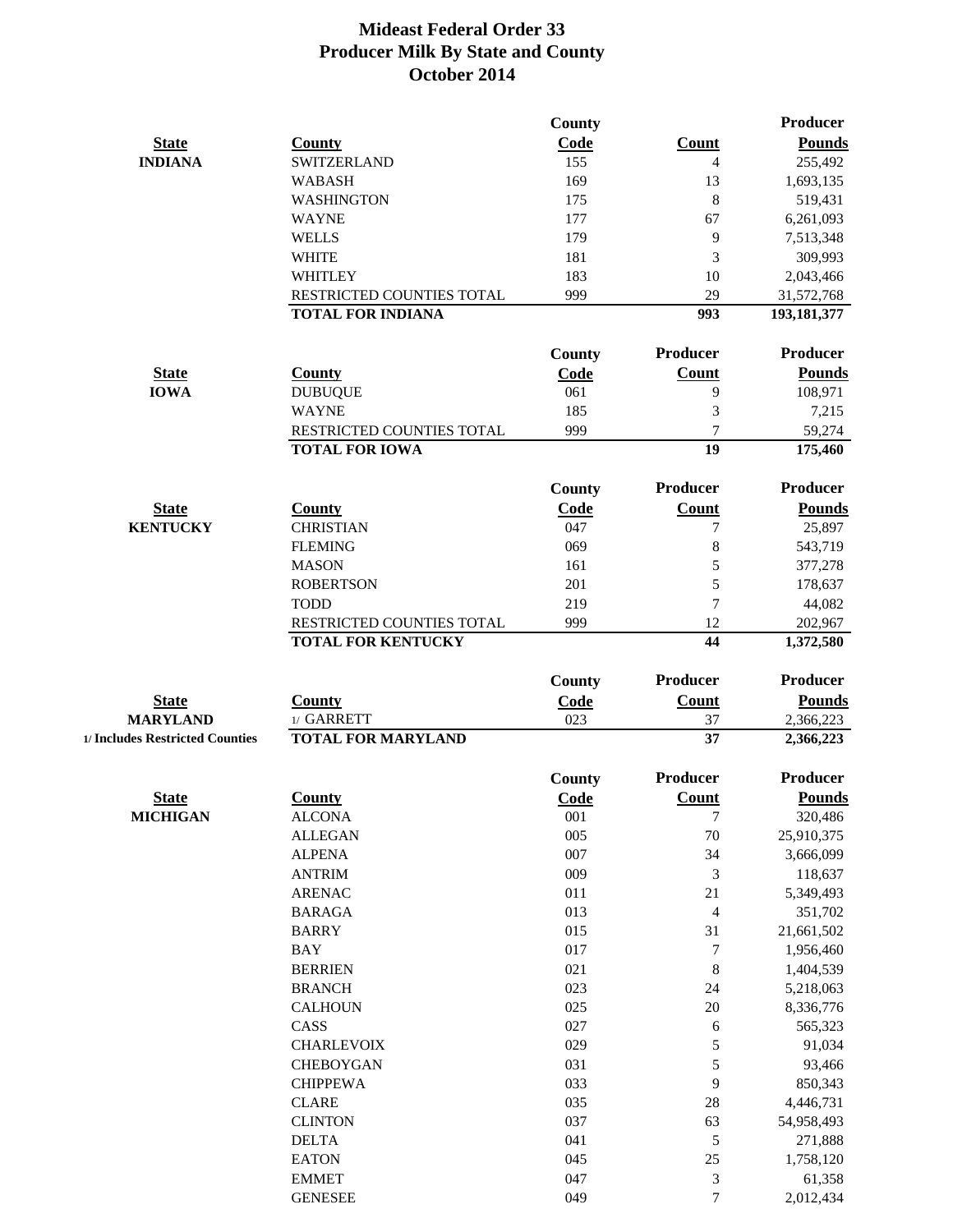|                  |                            | <b>County</b> | <b>Producer</b> | Producer      |
|------------------|----------------------------|---------------|-----------------|---------------|
| <b>State</b>     | <b>County</b>              | Code          | <b>Count</b>    | <b>Pounds</b> |
| <b>MICHIGAN</b>  | <b>GLADWIN</b>             | 051           | 10              | 1,316,881     |
|                  | <b>GRAND TRAVERSE</b>      | 055           | $\overline{4}$  | 35,375        |
|                  | <b>GRATIOT</b>             | 057           | 38              | 51,287,291    |
|                  | <b>HILLSDALE</b>           | 059           | 34              | 8,845,205     |
|                  | <b>HURON</b>               | 063           | 82              | 80,289,111    |
|                  | <b>INGHAM</b>              | 065           | 27              | 8,748,842     |
|                  | <b>IONIA</b>               | 067           | 51              | 30,870,092    |
|                  | <b>IOSCO</b>               | 069           | 12              | 2,895,699     |
|                  | <b>ISABELLA</b>            | 073           | 41              | 10,458,345    |
|                  | <b>JACKSON</b>             | 075           | 20              | 6,310,777     |
|                  | <b>KALAMAZOO</b>           | 077           | 6               | 8,445,300     |
|                  | <b>KENT</b>                | 081           | 35              | 10,996,362    |
|                  | <b>LAPEER</b>              | 087           | 29              | 3,529,044     |
|                  | <b>LEELANAU</b>            | 089           | $\overline{4}$  | 60,169        |
|                  | <b>LENAWEE</b>             | 091           | 27              | 23,259,591    |
|                  | <b>LIVINGSTON</b>          | 093           | 12              | 4,929,725     |
|                  | <b>MACKINAC</b>            | 097           | $\mathfrak{S}$  | 948,837       |
|                  | <b>MACOMB</b>              | 099           | 8               | 434,776       |
|                  | <b>MASON</b>               | 105           | 18              | 4,342,879     |
|                  | <b>MECOSTA</b>             | 107           | 27              | 3,654,207     |
|                  | <b>MENOMINEE</b>           | 109           | 16              | 703,246       |
|                  | <b>MIDLAND</b>             | 111           | 3               | 246,269       |
|                  | <b>MISSAUKEE</b>           | 113           | 44              | 34, 135, 118  |
|                  | <b>MONROE</b>              | 115           | 5               | 761,962       |
|                  | <b>MONTCALM</b>            | 117           | 55              | 15,662,151    |
|                  | <b>MONTMORENCY</b>         | 119           | 8               | 955,874       |
|                  | <b>MUSKEGON</b>            | 121           | 16              | 12,969,625    |
|                  | <b>NEWAYGO</b>             | 123           | 53              | 6,734,075     |
|                  | <b>OCEANA</b>              | 127           | 9               | 326,791       |
|                  | <b>OGEMAW</b>              | 129           | 42              | 9,062,014     |
|                  | <b>OSCEOLA</b>             | 133           | 43              | 14,487,729    |
|                  | <b>OSCODA</b>              | 135           | 12              | 751,273       |
|                  | <b>OTTAWA</b>              | 139           | 66              | 39,465,428    |
|                  | PRESQUE ISLE               | 141           | $\tau$          | 1,028,725     |
|                  | <b>SAGINAW</b>             | 145           | 16              | 5,079,637     |
|                  | <b>ST. CLAIR</b>           | 147           | 13              | 2,185,806     |
|                  | ST. JOSEPH                 | 149           | 22              | 4,453,098     |
|                  | <b>SANILAC</b>             | 151           | 113             | 45, 437, 323  |
|                  | <b>SHIAWASSEE</b>          | 155           | 17              | 5,235,576     |
|                  | <b>TUSCOLA</b>             | 157           | 40              | 15,979,222    |
|                  | <b>VAN BUREN</b>           | 159           | 11              | 5,115,801     |
|                  | <b>WASHTENAW</b>           | 161           | 23              | 4,068,402     |
|                  | <b>WEXFORD</b>             | 165           | 12              | 779,130       |
|                  | RESTRICTED COUNTIES TOTAL  | 999           | 12              | 1,011,959     |
|                  | <b>TOTAL FOR MICHIGAN</b>  |               | 1,533           | 627,698,064   |
|                  |                            | <b>County</b> | <b>Producer</b> | Producer      |
| <b>State</b>     | <b>County</b>              | <b>Code</b>   | Count           | <b>Pounds</b> |
| <b>MINNESOTA</b> | <b>STEARNS</b>             | 145           | 6               | 173,726       |
|                  | <b>TODD</b>                | 153           | 5               | 11,653        |
|                  | RESTRICTED COUNTIES TOTAL  | 999           | $\overline{4}$  | 215,624       |
|                  | <b>TOTAL FOR MINNESOTA</b> |               | 15              | 401,003       |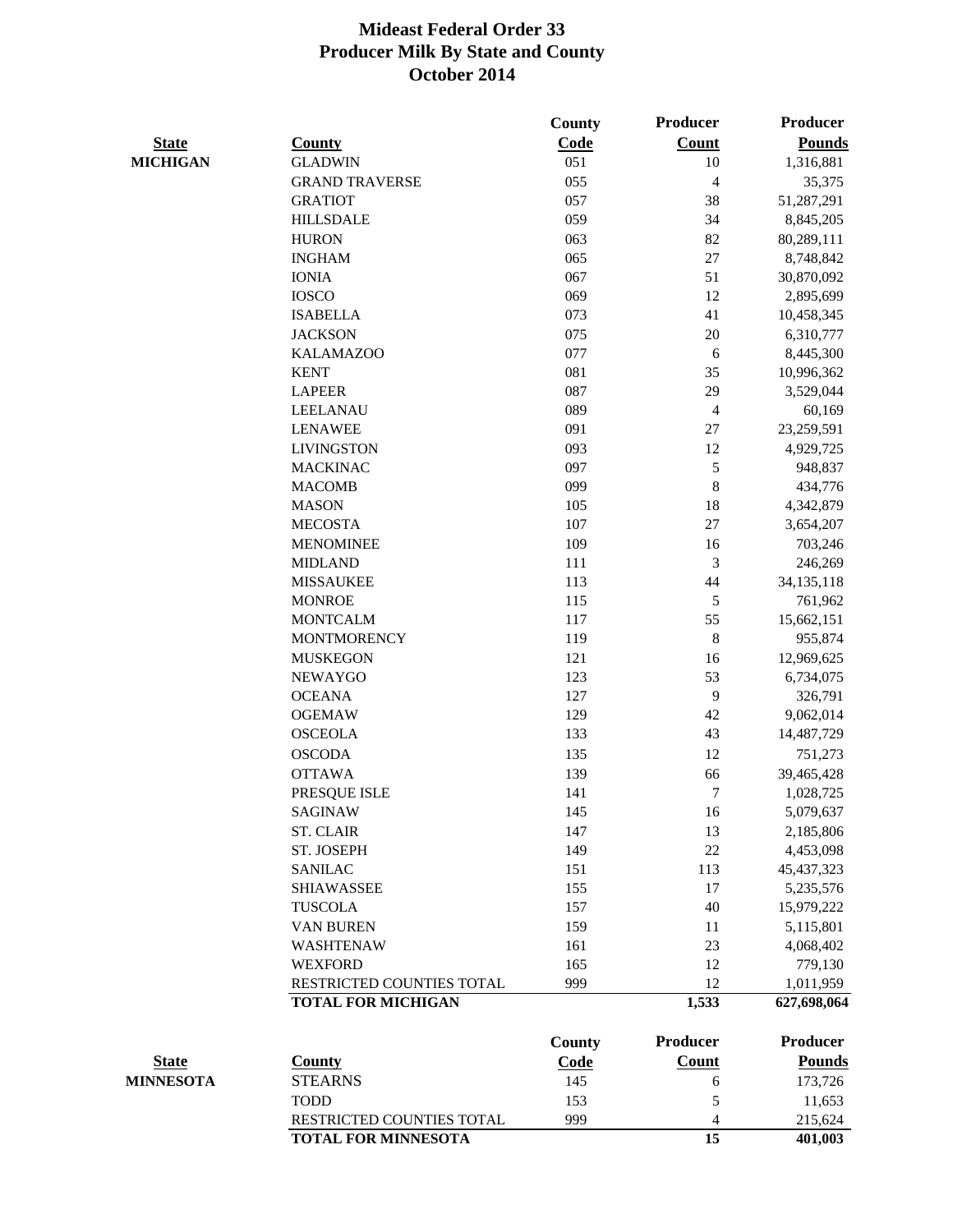| <b>State</b><br><b>MISSOURI</b> | <b>County</b><br><b>RESTRICTED</b> | <b>County</b><br>Code | <b>Producer</b><br><b>Count</b><br><b>RESTRICTED</b> | <b>Producer</b><br><b>Pounds</b><br><b>RESTRICTED</b> |
|---------------------------------|------------------------------------|-----------------------|------------------------------------------------------|-------------------------------------------------------|
|                                 |                                    | <b>County</b>         | <b>Producer</b>                                      | Producer                                              |
| <b>State</b>                    | <b>County</b>                      | <b>Code</b>           | <b>Count</b>                                         | <b>Pounds</b>                                         |
| <b>NEW YORK</b>                 | <b>CATTARAUGUS</b>                 | 009                   | 62                                                   | 18,591,048                                            |
|                                 | <b>CHAUTAUQUA</b>                  | 013                   | 161                                                  | 27,481,075                                            |
|                                 | <b>ERIE</b>                        | 029                   | 11                                                   | 2,847,160                                             |
|                                 | <b>GENESEE</b>                     | 037                   | 5                                                    | 4,328,484                                             |
|                                 | <b>LIVINGSTON</b>                  | 051                   | $\,8\,$                                              | 13,510,202                                            |
|                                 | <b>WYOMING</b>                     | 121                   | 19                                                   | 25,957,424                                            |
|                                 | RESTRICTED COUNTIES TOTAL          | 999                   | $\tau$                                               | 6,027,735                                             |
|                                 | <b>TOTAL FOR NEW YORK</b>          |                       | 273                                                  | 98,743,128                                            |
|                                 |                                    | <b>County</b>         | <b>Producer</b>                                      | Producer                                              |
| <b>State</b>                    | <b>County</b>                      | Code                  | <b>Count</b>                                         | <b>Pounds</b>                                         |
| <b>OHIO</b>                     | <b>ADAMS</b>                       | 001                   | 23                                                   | 1,506,563                                             |
|                                 | <b>ALLEN</b>                       | 003                   | 5                                                    | 2,479,232                                             |
|                                 | <b>ASHLAND</b>                     | 005                   | 52                                                   | 11,825,566                                            |
|                                 | <b>ASHTABULA</b>                   | 007                   | 35                                                   | 5,507,030                                             |
|                                 | <b>ATHENS</b>                      | 009                   | 11                                                   | 713,393                                               |
|                                 | <b>AUGLAIZE</b>                    | 011                   | 43                                                   | 6,421,038                                             |
|                                 | <b>BELMONT</b>                     | 013                   | 14                                                   | 1,032,513                                             |
|                                 | <b>BROWN</b>                       | 015                   | 12                                                   | 414,960                                               |
|                                 | <b>BUTLER</b>                      | 017                   | $\overline{4}$                                       | 319,127                                               |
|                                 | <b>CARROLL</b>                     | 019                   | 30                                                   | 1,638,988                                             |
|                                 | <b>CHAMPAIGN</b>                   | 021                   | 15                                                   | 1,476,090                                             |
|                                 | <b>CLARK</b>                       | 023                   | $\overline{4}$                                       | 6,736,574                                             |
|                                 | <b>CLINTON</b>                     | 027                   | $\mathfrak{S}$                                       | 201,604                                               |
|                                 | <b>COLUMBIANA</b>                  | 029                   | 83                                                   | 10,022,842                                            |
|                                 | <b>COSHOCTON</b>                   | 031                   | 25                                                   | 2,557,018                                             |
|                                 | <b>CRAWFORD</b>                    | 033                   | 9                                                    | 2,600,655                                             |
|                                 | <b>DARKE</b>                       | 037                   | 50                                                   | 13,064,853                                            |
|                                 | <b>DEFIANCE</b>                    | 039                   | 12                                                   | 6,261,237                                             |
|                                 | <b>DELAWARE</b>                    | 041                   | 4                                                    | 157,351                                               |
|                                 | <b>FAIRFIELD</b>                   | 045                   | 9                                                    | 383,843                                               |
|                                 | <b>FAYETTE</b>                     | 047                   | 3                                                    | 598,457                                               |
|                                 | <b>FULTON</b>                      | 051                   | 11                                                   | 4,069,895                                             |
|                                 | <b>GALLIA</b>                      | 053                   | $\boldsymbol{7}$                                     | 446,133                                               |
|                                 | <b>GEAUGA</b>                      | 055                   | 58                                                   | 3,665,906                                             |
|                                 | <b>GREENE</b>                      | 057                   | 6                                                    | 745,966                                               |
|                                 | <b>GUERNSEY</b>                    | 059                   | $\boldsymbol{7}$                                     | 529,008                                               |
|                                 | <b>HANCOCK</b>                     | 063                   | 3                                                    | 1,082,358                                             |
|                                 | <b>HARDIN</b>                      | 065                   | 9                                                    | 13,697,154                                            |
|                                 | <b>HARRISON</b>                    | 067                   | 11                                                   | 574,999                                               |
|                                 | <b>HENRY</b>                       | 069                   | 10                                                   | 3,010,272                                             |
|                                 | <b>HIGHLAND</b>                    | 071                   | 32                                                   | 2,130,680                                             |
|                                 | <b>HOLMES</b>                      | 075                   | 164                                                  | 10,284,688                                            |
|                                 | <b>HURON</b>                       | 077                   | 52                                                   | 5,911,830                                             |
|                                 | <b>JACKSON</b>                     | 079                   | 6                                                    | 131,489                                               |
|                                 | <b>JEFFERSON</b>                   | 081                   | $\boldsymbol{7}$                                     | 649,574                                               |
|                                 | <b>KNOX</b>                        | 083                   | 28                                                   | 6,815,347                                             |
|                                 | <b>LICKING</b>                     | 089                   | 13                                                   | 4,804,187                                             |
|                                 | <b>LOGAN</b>                       | 091                   | 31                                                   | 3,835,661                                             |
|                                 | <b>LORAIN</b>                      | 093                   | 18                                                   | 1,700,233                                             |
|                                 | <b>MADISON</b>                     | 097                   | 13                                                   | 11,283,658                                            |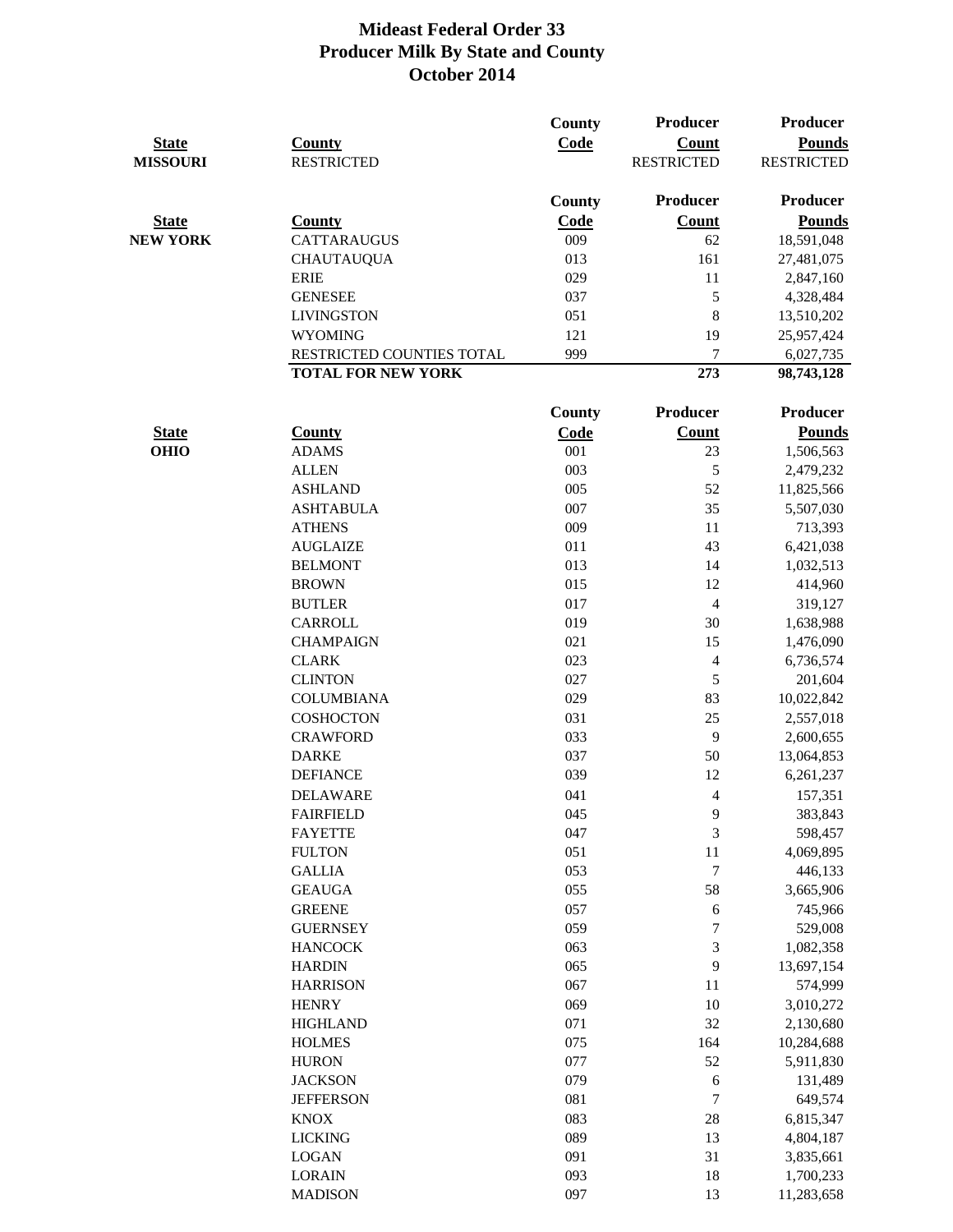|              |                           | County        | <b>Producer</b> | <b>Producer</b> |
|--------------|---------------------------|---------------|-----------------|-----------------|
| <b>State</b> | <b>County</b>             | Code          | <b>Count</b>    | <b>Pounds</b>   |
| <b>OHIO</b>  | <b>MAHONING</b>           | 099           | 33              | 8,738,247       |
|              | <b>MARION</b>             | 101           | $\sqrt{6}$      | 6,987,694       |
|              | <b>MEDINA</b>             | 103           | 22              | 3,029,833       |
|              | <b>MEIGS</b>              | 105           | 6               | 602,487         |
|              | <b>MERCER</b>             | 107           | 109             | 32,148,969      |
|              | <b>MIAMI</b>              | 109           | 10              | 1,276,602       |
|              | <b>MONROE</b>             | 111           | 13              | 760,407         |
|              | <b>MORGAN</b>             | 115           | $\tau$          | 1,646,410       |
|              | <b>MORROW</b>             | 117           | $8\,$           | 2,573,916       |
|              | <b>MUSKINGUM</b>          | 119           | 15              | 1,164,135       |
|              | <b>PAULDING</b>           | 125           | 9               | 15,497,606      |
|              | <b>PERRY</b>              | 127           | 3               | 443,273         |
|              | <b>PICKAWAY</b>           | 129           | 9               | 2,792,612       |
|              | <b>PIKE</b>               | 131           | 9               | 688,706         |
|              | <b>PORTAGE</b>            | 133           | 14              | 2,384,240       |
|              | <b>PREBLE</b>             | 135           | 10              | 1,132,562       |
|              | <b>PUTNAM</b>             | 137           | 13              | 7,153,584       |
|              | <b>RICHLAND</b>           | 139           | 107             | 11,174,848      |
|              | <b>ROSS</b>               | 141           | 9               | 617,778         |
|              | <b>SANDUSKY</b>           | 143           | 10              | 513,571         |
|              | <b>SCIOTO</b>             | 145           | 3               | 259,301         |
|              | <b>SENECA</b>             | 147           | $\overline{7}$  | 608,316         |
|              | <b>SHELBY</b>             | 149           | 48              | 11,074,060      |
|              | <b>STARK</b>              | 151           | 79              | 11,870,638      |
|              | <b>TRUMBULL</b>           | 155           | 30              | 4,423,615       |
|              | TUSCARAWAS                | 157           | 126             | 8,688,648       |
|              | <b>UNION</b>              | 159           | 8               | 597,274         |
|              | <b>VAN WERT</b>           | 161           | 10              | 4,309,239       |
|              | <b>WASHINGTON</b>         | 167           | 18              | 2,937,158       |
|              | <b>WAYNE</b>              | 169           | 241             | 46,765,590      |
|              | <b>WILLIAMS</b>           | 171           | 5               | 6,418,706       |
|              | <b>WOOD</b>               | 173           | 5               | 3,886,845       |
|              | <b>WYANDOT</b>            | 175           | $\tau$          | 624,853         |
|              | RESTRICTED COUNTIES TOTAL | 999           | 16              | 1,807,172       |
|              | <b>TOTAL FOR OHIO</b>     |               | 1,959           | 356,886,867     |
|              |                           | <b>County</b> | Producer        | <b>Producer</b> |
| <b>State</b> | <b>County</b>             | <b>Code</b>   | <b>Count</b>    | <b>Pounds</b>   |
| PENNSYLVANIA | <b>ARMSTRONG</b>          | 005           | 29              | 3,919,156       |
|              | <b>BEAVER</b>             | 007           | 27              | 1,819,281       |
|              | <b>BLAIR</b>              | 013           | 13              | 1,113,411       |
|              | <b>BRADFORD</b>           | 015           | 25              | 1,721,788       |
|              | <b>BUTLER</b>             | 019           | 33              | 3,500,755       |
|              | <b>CAMBRIA</b>            | 021           | 8               | 1,381,531       |
|              | <b>CENTRE</b>             | 027           | 18              | 915,609         |
|              | <b>CLARION</b>            | 031           | $27\,$          | 2,893,642       |
|              | <b>CLEARFIELD</b>         | 033           | 10              | 756,652         |
|              | <b>CLINTON</b>            | 035           | 21              | 1,538,781       |
|              | <b>CRAWFORD</b>           | 039           | 142             | 19,679,266      |
|              | <b>ELK</b>                | 047           | 8               | 528,310         |
|              | <b>ERIE</b>               | 049           | 72              | 5,847,101       |
|              | <b>FAYETTE</b>            | 051           | 26              | 2,886,192       |
|              | <b>FOREST</b>             | 053           | 3               | 192,876         |
|              | <b>HUNTINGDON</b>         | 061           | 11              | 6,994,058       |
|              | <b>INDIANA</b>            | 063           | 57              | 8,104,937       |